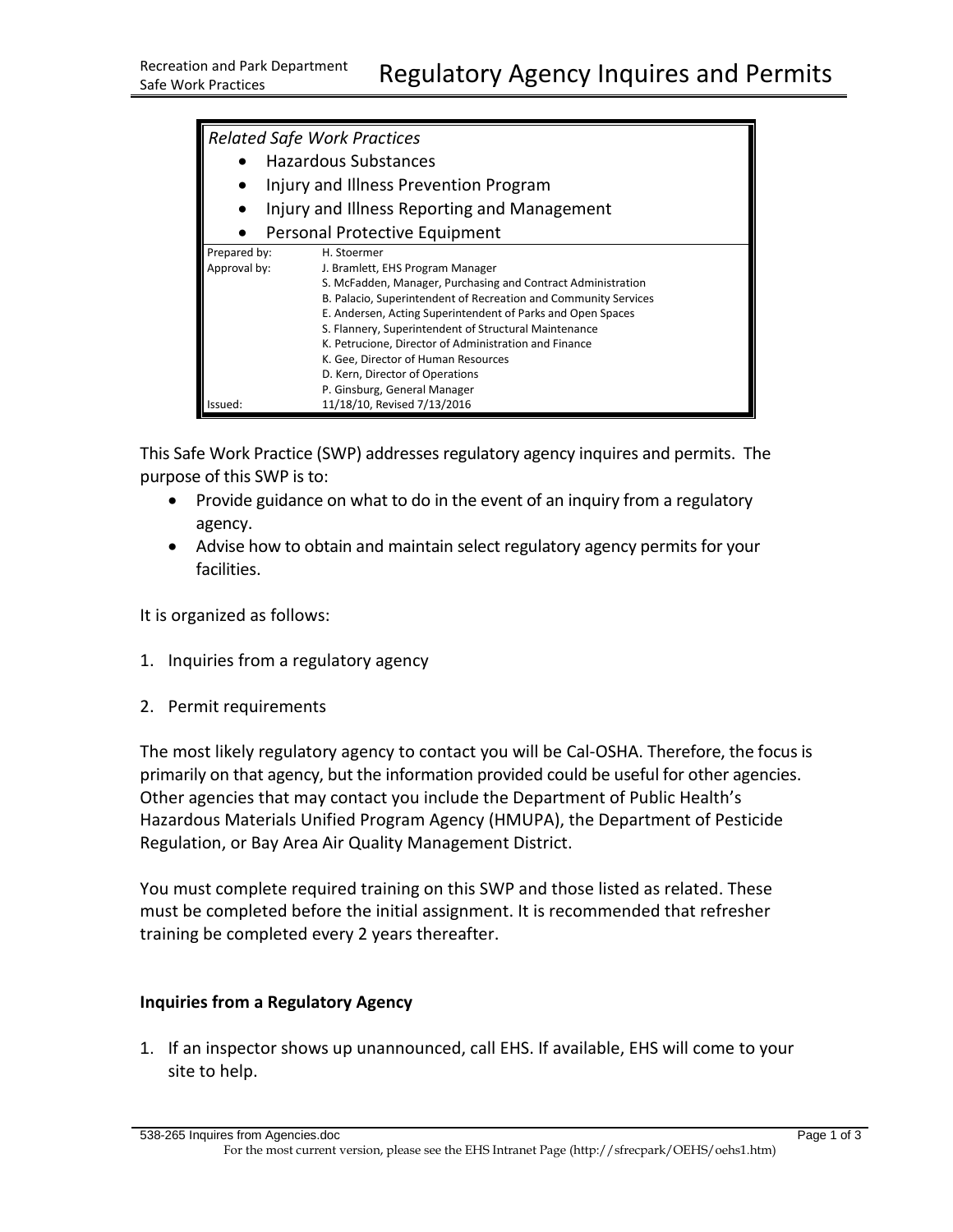- 2. All SWPs apply to the inspectors, and their safety is paramount. You can ask to terminate the inspection if they do not have the proper protective equipment, as required by a SWP, and reschedule for a later time. If you have the proper personal protective equipment, you may provide it to them after training them on its proper use (see the *PPE* SWP).
- 3. During an inspection or conference:
	- Try to comply with the agency's requests.
	- Be courteous, professional, and keep to the facts that you know. Do not guess or speculate when responding to questions of an inspector. If you do not know the answer to a question, say so. It is better to respond that you don't know, than to speculate.
	- Strive to provide clear and concise answers. Detailed explanations can confuse or expand the scope, or unduly prolong the investigation.
- 4. Once you determine the purpose of the inspection, facilitate the focus of the inspection and discussion around that purpose. That is, if the inspector wants to inspect a given machine, show them that machine and not everything in the area. However, most regulatory agency inspectors have the right to conduct an inspection of the entire operation, and if requested to do so, you must comply.
- 5. The inspector is permitted to take samples and photographs during the inspection.
- 6. Upon completion of the inspection you should request a closing conference to make certain you know the result of the inspection, what the inspector will do next and what they expect you to do. Make sure that you understand the statements and the actions requested of you.
- 7. Afterward, contact EHS if you have not done so already to report the incident, the result of the inspection, and the status.

## **Permit Requirements**

- 8. HMUPA Permit requirements are covered under the Hazardous Substances SWP.
- 9. Elevator Permits
	- a. Program Managers or Facility Coordinators are responsible for managing elevators at their sites. This responsibility may include:
		- Requesting annual inspection and renewal of permit.
		- Scheduling repairs or special services.
		- Emergency calls after a breakdown.